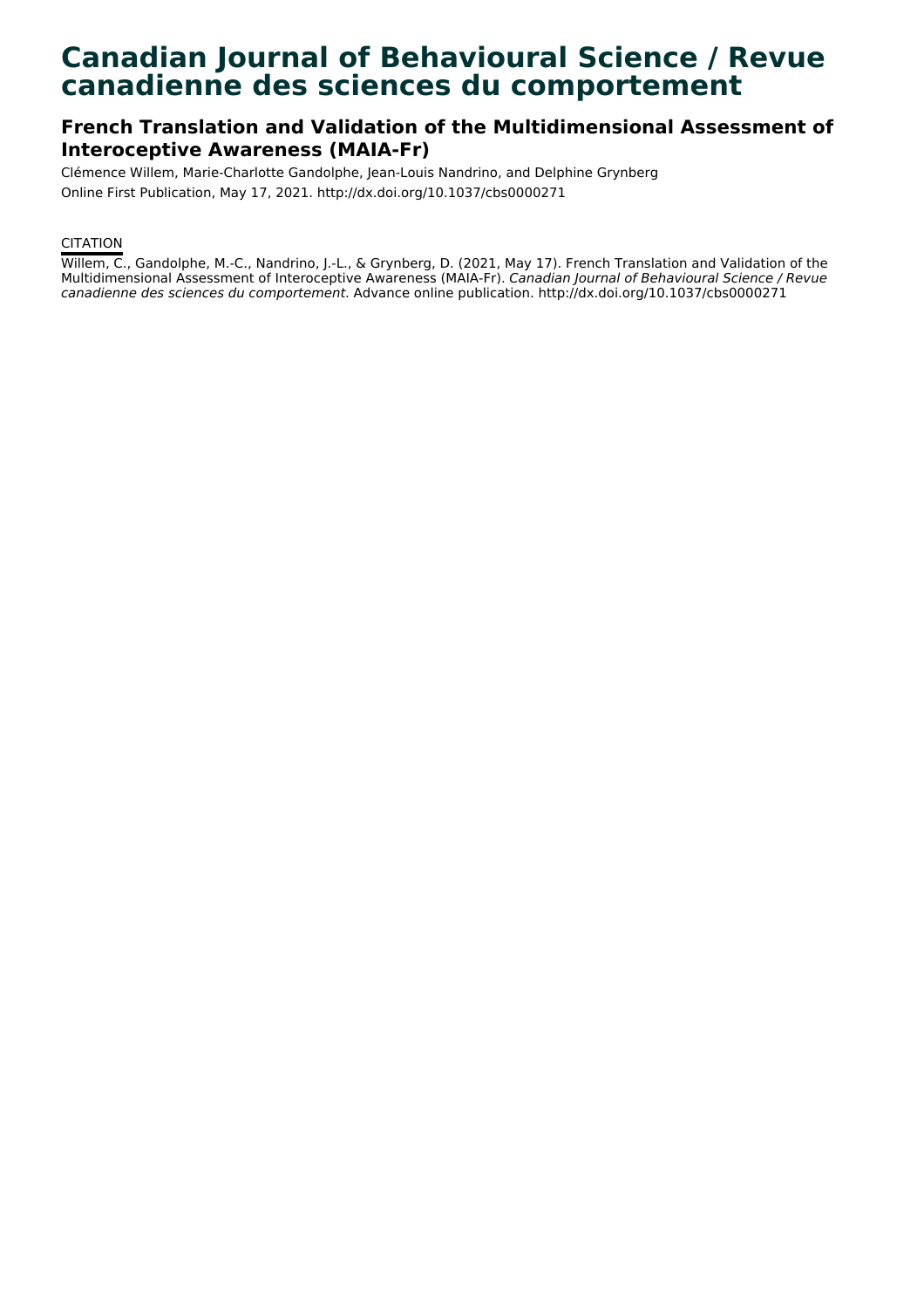

ISSN: 0008-400X © 2021 Canadian Psychological Association <https://doi.org/10.1037/cbs0000271>

### BRIEF REPORT

## French Translation and Validation of the Multidimensional Assessment of Interoceptive Awareness (MAIA-Fr)

Clémence Willem<sup>1</sup>, Marie-Charlotte Gandolphe<sup>1</sup>, Jean-Louis Nandrino<sup>1</sup>, and Delphine Grynberg<sup>1, 2</sup> <sup>1</sup> Univ. Lille, UMR 9193 – SCALab – Cognitive and Affective Sciences, Lille, France  $2^2$  Institut Universitaire de France, Paris, France

Interoceptive awareness, which refers to the features of interoception that are accessible to consciousness, has been consistently associated with physical and psychological health. To date, the Multidimensional Assessment of Interoceptive Awareness (MAIA) is the most comprehensive self-report measure of interoceptive awareness. As such, it has been translated into many languages and validated in many countries. Aim: The aim of the present study was to validate a French version of the MAIA (MAIA-Fr), so it can be used in clinical and research settings with French-speaking populations. Method: The psychometric properties of the MAIA-Fr were analyzed based on the responses of 345 French adult participants. Exploratory and confirmatory factor analyses were conducted. Internal consistency, temporal stability, and construct validity of the MAIA-Fr were examined. Result: As for the original MAIA, the factor analyses supported an eight-factor structure of the MAIA-Fr. The results indicated a good construct validity of the questionnaire and showed appropriate-to-good internal consistency and temporal stability for most MAIA-Fr scales. In line with previous validation studies, questionable behaviors were found for the Not distracting and Not worrying scales. Conclusion: The MAIA-Fr was deemed appropriate to assess interoceptive awareness in French-speaking populations.

#### Public Significance Statement

The way we perceive and identify our internal body sensations is known as our interoceptive awareness and it can have a great impact on our physical and psychological health. This study examined the properties of a French translation of a popular questionnaire assessing interoceptive awareness. It concluded that this French version can be safely used by clinicians and researchers in French-speaking populations.

Keywords: interoceptive awareness, interoception, MAIA, French, validation study

Supplemental materials: <https://doi.org/10.1037/cbs0000271.supp>

Interoception can be defined as the process by which the nervous system senses, interprets, and integrates signals from within the body (Khalsa et al., 2018). By providing information about inner organs (e.g., heart rate, breathing, hunger, pain, etc.), interoception helps maintain homeostasis and guides a wide range of adaptive

Delphine Grynberg <https://orcid.org/0000-0002-4588-4116>

The study was supported by the European Genomic Institute for Diabetes and the Region Hauts-de-France. Funding sources had no role in study design, data collection, analysis, interpretation, or publication.

the years to describe multiple, and sometimes quite different, dimensions of interoception. In recent taxonomies, interoceptive awareness refers to a person's confidence in their ability to monitor and detect inner sensations (Garfinkel et al., 2015). However, in this manuscript, we will use "interoceptive awareness" in its broadest sense, to describe the features of interoception that are accessible to consciousness (Khalsa et al., 2018; Mehling, 2016). Interoceptive awareness has been consistently associated with

behaviors. The term "interoceptive awareness" has been used over

physical and psychological health. First, it plays a critical role in many higher-order cognitions such as learning, decision-making, and emotion processing (Calì et al., 2015; Critchley & Garfinkel, 2017; Zamariola et al., 2019). Then, many physical and psychological disorders are characterized by alterations in interoceptive awareness (Khalsa et al., 2018; Murphy et al., 2017). Several disorders such as insomnia or generalized anxiety disorders are associated with abnormally high interoceptive awareness (Domschke et al., 2010; Wei et al., 2016), but most disorders, such as chronic pain, schizophrenia, depression, eating disorders, and addictions, are associated with attenuated interoceptive awareness (Ardizzi et al., 2016; Di Lernia et al., 2016; Eggart et al., 2019; Khalsa et al., 2015;

Clémence Willem <https://orcid.org/0000-0001-8923-6076>

The authors declare that there is no conflict of interest.

A fuller report of this study will be provided upon request.

The authors would like to thank Ray Cooke for his proofreading of the manuscript.

Correspondence concerning this article should be addressed to Clémence Willem, Laboratoire SCALab UMR CNRS 9193, Université de Lille, Domaine universitaire du Pont de Bois, 3 rue du Barreau, 59650 Villeneuve d'Ascq, France. Email: [clemence.willem@univ-lille.fr](mailto:clemence.willem@univ-lille.fr)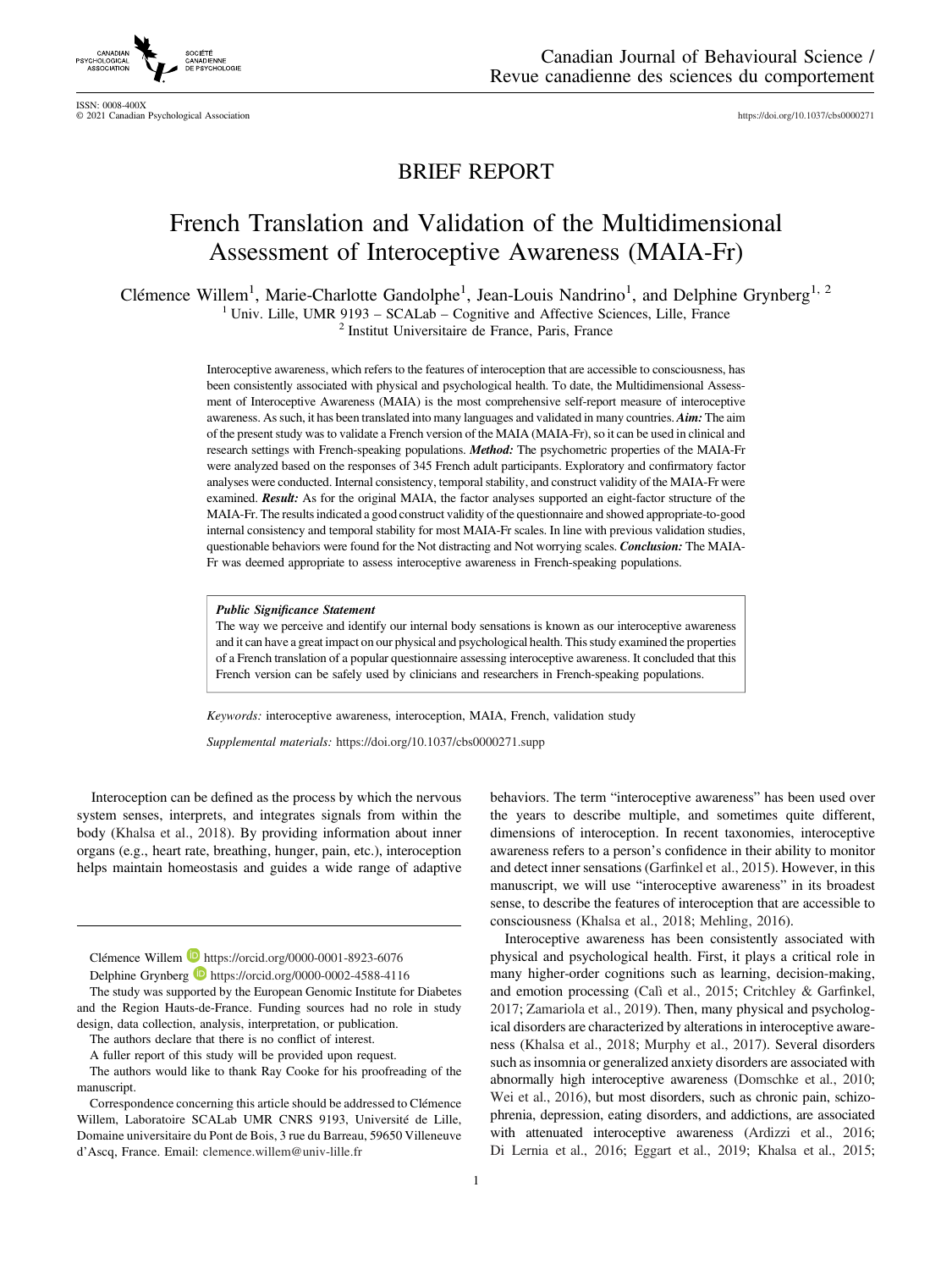Naqvi & Bechara, 2010). Given the growing evidence of an association between interoceptive awareness and health outcomes, reliable measures of interceptive awareness should be made available to researchers and clinicians.

The multidimensional assessment of interoceptive awareness (MAIA) (Mehling et al., 2012) is a comprehensive self-report measure of interoceptive awareness, resulting from a thorough review of the scientific literature on interoception and its different dimensions, input from several experts, and multiple field testing. It includes 32 items, clustered in eight distinct but related scales, including three to seven items each (cf. method section). With Cronbach alphas ranging from .66 to .82, the MAIA scales are considered to have good to high internal consistency in the original English version. It also exhibits good construct validity, as shown for instance by its correlations with questionnaires assessing related constructs (e.g., body awareness questionnaires).To date, the MAIA has been translated into more than 20 languages and has been validated for at least nine of these translations (Chinese, German, Italian, Japanese, Lithuanian, Persian, Polish, Spanish, Portuguese) (Baranauskas et al., 2016; Bornemann et al., 2015; Brytek-Matera & Kozieł, 2015; Calì et al., 2015; Gim et al., 2016; Lin et al., 2017; Machorrinho et al., 2019; Shoji et al., 2018; Valenzuela-Moguillansky & Reyes-Reyes, 2015). All validation studies supported the good psychometric properties of the MAIA and most of them confirmed its original factor structure. The Spanish and German validations (Bornemann et al., 2015; Valenzuela-Moguillansky & Reyes-Reyes, 2015), which were respectively based on 497 students and 1,076 participants from the general population, thus found an eight-factor structure of the questionnaire and reported good internal consistency for most MAIA scales. In addition, both the German and Japanese validations (Shoji et al., 2018), concluded to a good construct validity of the MAIA. Finally, in line with the German validation, both Chinese and Portuguese validations (Lin et al., 2017; Machorrinho et al., 2019) confirmed a good temporal stability of the MAIA scales. However, it should be noted that the majority of previous validation studies have highlighted reliability issues for the NOT DISTRACTING and NOT WORRYING scales.

The aim of the present study was to assess the psychometric properties of a French translation of the MAIA (MAIA-Fr), so it can be used in clinical practice and research with French-speaking populations. The factor structure, as well as the validity and reliability of the MAIA-Fr, was expected to be comparable to those of the original English version.

#### Method

#### Measures

#### The Multidimensional Assessment of Interoceptive Awareness

As described earlier, the MAIA (Mehling et al., 2012) is a comprehensive self-report measure of interoceptive awareness, composed of 32-item with a 6-point Likert format, ranging from zero (never) to five (always), which evaluates eight dimensions of interoceptive awareness. The NOTICING scale evaluates the ability to notice comfortable, uncomfortable, or neutral body sensations. The NOT DISTRACTING and NOT WORRYING scales evaluate the tendency not to ignore and not to worry about painful or uncomfortable sensations, respectively. The ATTENTION REGU-LATION scale evaluates the ability to focus on bodily sensations.

The EMOTIONAL AWARENESS scale assesses awareness of physical emotional cues. The SELF-REGULATION scale evaluates the ability to use body sensations to regulate distressful experiences. The BODY LISTENING scale assesses the tendency to actively listen to body sensations to gain insights and guide behaviors. The TRUSTING scale evaluates the tendency to consider body sensations as safe and trustworthy. Subscores are calculated by adding up the scores of all items within the same scale, then dividing the score obtained by the number of items included in the scale. Higher scores indicate greater interoceptive awareness abilities.

The original English version of the MAIA was first translated into French by a bilingual English-French speaker. Then, another independent bilingual English-French speaker translated the MAIA back into English. Both translators had a background in psychology and were familiar with the concept of interoceptive awareness in order to consider psychological and cultural factors during the translation process. Discrepancies between the back translation and the original English version were identified and discussed among authors and, where appropriate, adjustments were made to the French sentences (e.g., Item 29: I listen to my body to inform me about what to do./ Je suis à l'écoute des indications que mon corps me donne sur ce que je dois faire.)

#### Validity Measures

The Five Facets Mindfulness Questionnaire (FFMQ; Baer et al., 2008; Heeren et al., 2011) is a 39-item self-report measure of body awareness and attention, with a 5-point response format  $(1 = almost$ never;  $5 = \text{very often or always true}$ . It evaluates five dimensions of mindfulness: (a) observing body sensations; (OBSERVING), (b) describing inner states (DESCRIBING), (c) acting with awareness (ACTING), (d) attending to sensations without judgment (NOT JUDGING), (e) accepting body sensations (NOT REACTING). Higher total scores indicate greater mindfulness abilities.

The Difficulties in Emotion Regulation Scale (DERS; Côté et al., 2013; Gratz & Roemer, 2004) is a 36-item self-report measure of emotion dysregulation, with a 5-point response format  $(1 = almost$ never;  $5 = almost always$ . It evaluates six emotion regulation difficulties: (a) non-acceptance of emotions (NON- ACCEP-TANCE), (b) difficulties in adopting goal-directed behaviors (GOAL-DIRECTED), (c) difficulties in controlling impulsive behaviors (IMPULSES), (d) lack of emotional awareness (LACK OF EA), (e) limited access to emotion regulation strategies (LIMITED ACCESS), (f) lack of emotional clarity (CLARITY). Higher total scores indicate greater emotion regulation difficulties.

The State-Trait Anxiety Inventory—Form Y (STAI-T; Spielberger, 2010; Bruchon-Schweitzer &, Paulhan, 1993) is a 20-item self-report measure of the tendency to experience anxiety with a 4-point response format (1 = almost never;  $4 =$  almost always). Higher scores indicate greater anxiety dispositions.

#### Procedure and Participants

Data collection took place in the north of France from February 2018 to February 2020. Participants were recruited from students and staff of the University of Lille, as well as from relatives of both students and staff. All questionnaires were computerized and completed online on a secure digital survey platform (Lime survey). The study consisted of two phases, a test phase (T1), in which participant were asked to complete all the study's questionnaires and a retest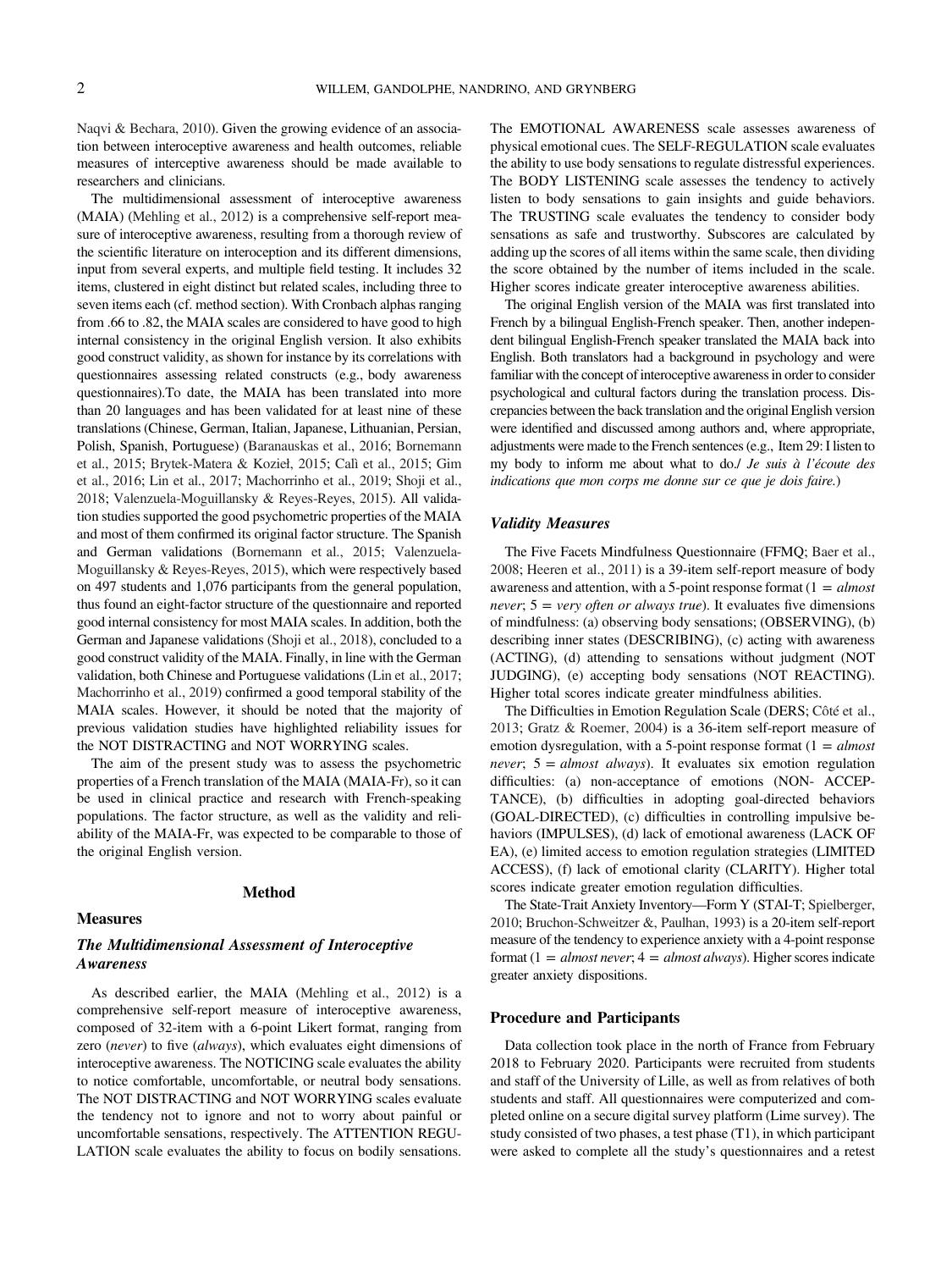phase (T2), in which participants, who agreed to, were contacted by email about 2 months after their first participation, in order to complete the MAIA-Fr again.

The final sample consisted of 345 participants who completed the MAIA-Fr at T1 with no missing data (total sample). Among those participants, 305 also completed all the questionnaires at T1 with no missing data (validity sample) and, among the 72 participants who agreed to be re-contacted for retest phase, 47 completed the MAIA-Fr at T2 (retest sample). Participants were aged between 18 and 86  $(M = 32.37; SD = 14.59)$ . All participants had graduated from high school or had at least an equivalent level of education. Most participants were women (78.2%) and about 40% of the participants were young adult students. Although no significant differences were found between the samples regarding their responses to the MAIA, it should be noted that the retest sample mainly included students, and was therefore composed of younger participants, with a lower BMI than the other samples.

#### Statistical Analyses

#### Factor Analyses

Following recommendations (Tabachnick et al., 2007) a sample size of at least 320 (10 participants per items) was required to carry out factor analyses on the MAIA.

An Exploratory Factor Analysis (EFA), with a Principal Component Analysis as extraction method, was performed on the total sample. Since factors were expected to be correlated with one another, they were obliquely rotated using Promax rotation. The number of factors to be retained was determined by following Kaiser's criterion (Kaiser, 1960) (factors with eigenvalues of at least 1 should be selected), and by examining the point of inflections of the scree plot. Given the sample size  $(>300)$ , rotated factor loadings above .30 indicated statistically meaningful associations between items and factors (Tabachnick et al., 2007).

A Confirmatory Factor Analysis (CFA) was also conducted on the total sample using Maximum Likelihood estimations. The model fit was assessed by examining the Comparative Fit Index (CFI > .90), the Tucker Lewis Index (TLI > .95), the Standardized Root Mean Square Residual (SRMR < .08), the Root Mean Square Error of Approximation (RMSEA < .08) and the  $\chi^2$ /df ratio (<.30) (Brown, 2015; [Hu & Bentler, 1995\)](#page-6-0).

#### Reliability

Cronbach's alphas were used to assess the internal consistency of the MAIA-Fr scales. A scale with a Cronbach alpha above .70 was considered to have an acceptable internal consistency (Cronbach, 1951). Following the choice made by Mehling et al. (2012), scales with three to four items were considered to have acceptable internal consistency when Cronbach's alphas were greater than .65.

The temporal stability of the MAIA-Fr was assessed with Intraclass Correlation Coefficients (ICC) using a two-way mixed model. The temporal stability was considered "low" when ICC values were under .50, "moderate" between .50 and .75, "good" between .75 and .90, and "excellent" above .90 (Koo & Li, 2016).

The construct validity of the MAIA-Fr was assessed by considering the convergent and divergent validity of its scales. Convergent and divergent validity were established by examining the correlations

(Bivariate Pearson's correlation coefficients) between MAIA-Fr scales and validity measure. The MAIA-Fr scales were expected to be positively, and at least moderately, correlated with mindfulness measures (FFMQ) and to have negative and/or weak correlations with emotion dysregulation and anxiety measures (DERS; STAI-T).

#### Results

#### Factor Analyses

All items were normally distributed (skewness and kurtosis values ranged between  $-1$  and 1), but multivariate normality was not met, resulting in a bootstrapping procedure on 1500 samples during the CFA. As the Bartlett's test of sphericity was significant  $(\chi^2 = 4,880.96; p < .00)$  and the Kaiser–Meyer Olkin measure of sampling adequacy was greater than .60 (KMO = .88), factor analyses could be performed.

#### Exploratory Factor Analysis

The results of the EFA supported an eight-factor structure of the MAIA-Fr, explaining 63.31% of the variance. Factor 1, corresponding to the ATTENTION REGULATION scale, was comprised of seven items that explained 28.05% of the variance. Factor 2, corresponding to the EMOTIONAL AWARENESS scale, was comprised of five items that explained 8.12% of the variance. Factor 3, corresponding to the SELF-REGULATION scale, was comprised of four items that explained 6.6% of the variance. Factor 4, corresponding to the TRUSTING scale, was comprised of three items, that explained 4.84% of the variance. Factor 5, corresponding to the BODY LISTENING scale, was comprised of three items, that explained 4.64% of the variance. Factor 6, corresponding to the NOTICING scale, was comprised of four items, that explained 4.10% of the variance. Factor 7, corresponding to the NOT WOR-RYING scale, was comprised of three items that explained 3.6% of the variance. Factor 8, corresponding to the NOT DISTRACTING scale, was comprised of three items that explained 3.2% of the variance. The examination of cross-loadings showed that four items loaded on more than one dimension. All loadings were greater than .30 and all items loaded higher on their related scales. Standardized factor loadings of the EFA are displayed in Table 1.

#### Confirmatory Factor Analysis

The CFA results showed that all items loaded significantly on their expected factors, with standardized loadings ranging from .31 (item 5) to .92 (item 31). The values of the absolute model-fit indices (RMSEA = .06; SRMR = .07;  $\chi^2$ /df ratio = 2.49) supported an eight-factor solution. However, the values of the relative indices  $(CFI = .85; TLI = .84)$  were below the cut-off for acceptable model fit.

#### **Reliability**

#### Internal Consistency and Temporal Stability

Cronbach's alpha coefficients of the MAIA-Fr scales ranged from .42 to .87 and demonstrated appropriate-to-good internal consistency for six scales out of eight. The NOT WORRYING and NOT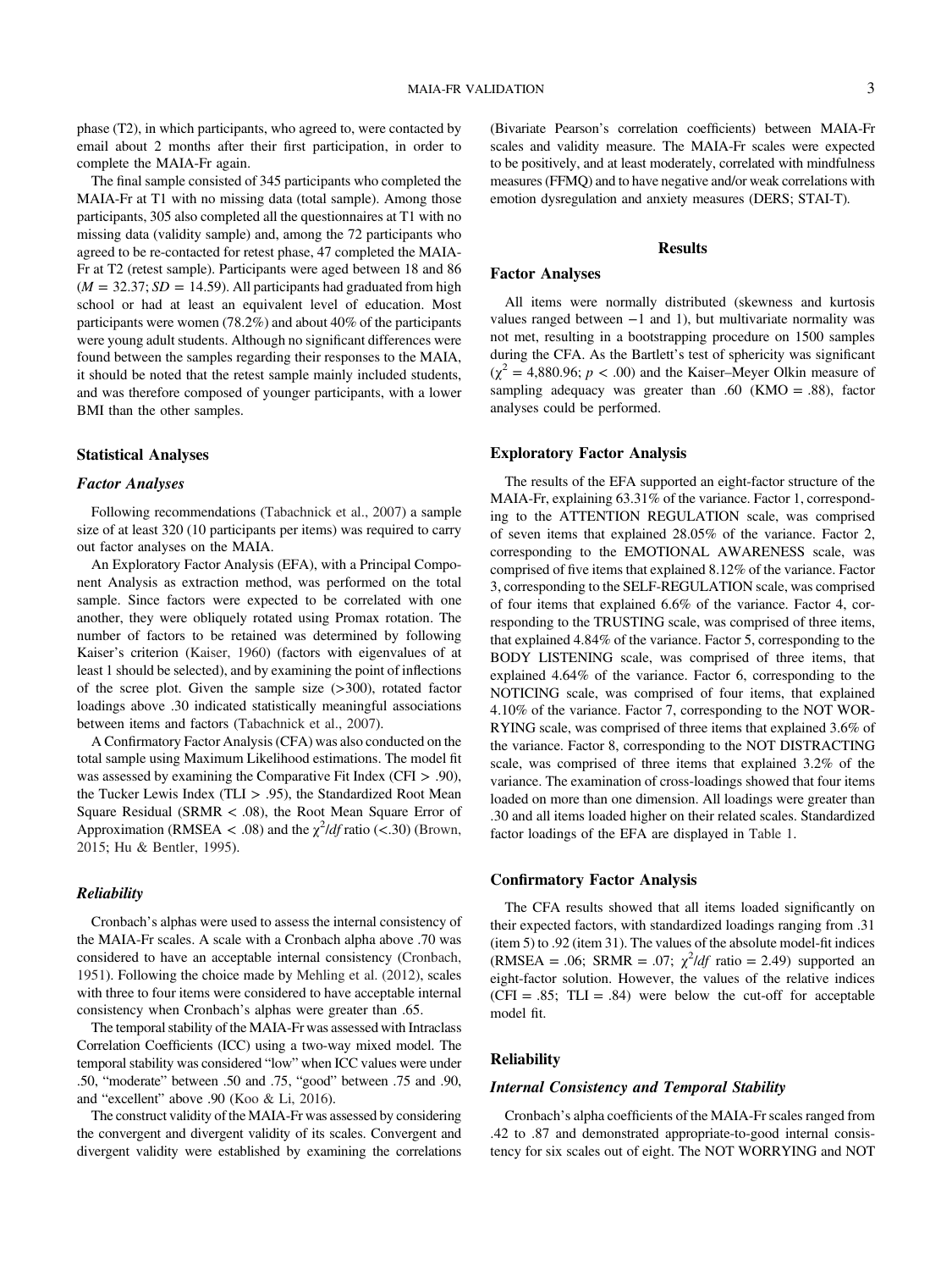| Table 1                             |  |  |
|-------------------------------------|--|--|
| Standardized Factor Loadings of EFA |  |  |

| Item numbers | Factor 1 | Factor 2 | Factor 3 | Factor 4 | Factor 5 | Factor 6 | Factor 7 | Factor 8 |
|--------------|----------|----------|----------|----------|----------|----------|----------|----------|
| Item 1       | $-.03$   | $-.06$   | .05      | .06      | .02      | .79      | .01      | .07      |
| Item 2       | .07      | .00      | $-.03$   | $-.14$   | .09      | .72      | $-.15$   | $-.02$   |
| Item 3       | .00      | .05      | .06      | $-.00$   | .24      | .44      | .16      | $-.05$   |
| Item 4       | .05      | .20      | $-.02$   | .02      | .01      | .36      | $-.04$   | $-.18$   |
| Item 5       | $-.11$   | $-.10$   | $-.14$   | .03      | .45      | .23      | .14      | .53      |
| Item 6       | .07      | $-.03$   | .07      | .00      | $-.07$   | .04      | .13      | .75      |
| Item 7       | .03      | .17      | $-.04$   | $-.01$   | $-.11$   | $-.15$   | $-.08$   | .71      |
| Item 8       | $-.07$   | .07      | $-.10$   | $-.00$   | .08      | $-.13$   | .79      | .10      |
| Item 9       | .02      | $-.17$   | .05      | .03      | $-.01$   | $-.07$   | .74      | .08      |
| Item 10      | .08      | .11      | $-.04$   | .09      | $-.38$   | .26      | .57      | $-.15$   |
| Item 11      | .56      | .02      | .17      | $-.14$   | $-.10$   | .17      | .19      | $-.04$   |
| Item 12      | .80      | $-.05$   | .04      | $-.09$   | .00      | .06      | .04      | .03      |
| Item 13      | .76      | $-.12$   | $-.17$   | .11      | .04      | .08      | $-.11$   | $-.05$   |
| Item 14      | .91      | $-.11$   | .10      | $-.04$   | $-.05$   | .00      | $-.09$   | .03      |
| Item 15      | .73      | .04      | .13      | .03      | .00      | .03      | $-.07$   | .22      |
| Item 16      | .67      | .10      | $-.12$   | $-.05$   | .22      | $-.18$   | .10      | $-.11$   |
| Item 17      | .58      | .23      | $-.04$   | .10      | .14      | $-.14$   | .05      | $-.02$   |
| Item 18      | .13      | .71      | $-.30$   | .11      | .00      | $-.03$   | .01      | $-.03$   |
| Item 19      | $-.02$   | .62      | $-.12$   | .00      | $-.10$   | .40      | $-.13$   | .13      |
| Item 20      | $-.04$   | .71      | .17      | .10      | $-.08$   | .08      | $-.08$   | .02      |
| Item 21      | $-.22$   | .66      | .17      | $-.13$   | .20      | .00      | .04      | $-.12$   |
| Item 22      | .00      | .90      | .09      | $-.09$   | $-.00$   | $-.12$   | .04      | .08      |
| Item 23      | .00      | .05      | .52      | $-.08$   | .29      | $-.06$   | .20      | $-.03$   |
| Item 24      | .04      | .20      | .74      | .06      | .00      | $-.08$   | $-.02$   | .07      |
| Item 25      | $-.01$   | $-.13$   | .88      | .03      | $-.02$   | .10      | $-.08$   | $-.04$   |
| Item 26      | .03      | $-.04$   | .83      | .11      | .00      | .00      | $-.06$   | $-.01$   |
| Item 27      | .04      | .07      | .08      | .03      | .63      | .17      | $-.06$   | .01      |
| Item 28      | .07      | .00      | .14      | $-.06$   | .72      | $-.01$   | $-.07$   | $-.00$   |
| Item 29      | .06      | $-.02$   | $-.06$   | .08      | .82      | .04      | .00      | $-.06$   |
| Item 30      | $-.08$   | .00      | .06      | .89      | $-.04$   | .00      | .07      | .11      |
| Item 31      | $-.01$   | $-.05$   | .07      | .90      | .00      | $-.06$   | .01      | $-.08$   |
| Item 32      | .09      | .07      | .02      | .69      | .16      | .01      | $-.03$   | $-.05$   |

*Note.* Bold: factor loading  $\geq$ .30.

DISTRACTING scales had the lowest internal consistency while the ATTENTION REGULATION scale had the highest.

All ICCs of the MAIA-Fr scales were significant. They ranged from .41 to .79 and demonstrated moderate to good test-retest reliability for seven scales out of eight. The NOT DISTRACTING scale had the lowest test–retest reliability while the ATTENTION REGULATION scale had the highest. Internal consistency and temporal stability indicators are displayed in Table 2.

#### Construct Validity

Correlations between the MAIA-Fr scales and validity measures of mindfulness, emotion dysregulation, and anxiety are displayed in [Table 3.](#page-5-0) The correlation coefficients ranged from .00 to .50. The highest correlation was found between the TRUSTING scale of the MAIA-Fr and the STAI-T total score. The NOT DISTRACTING scale was the least correlated with validity measures.

#### Table 2

| Descriptive Statistics, Internal Consistency, and Temporal Stability of MAIA-Fr Scales |  |  |  |  |  |
|----------------------------------------------------------------------------------------|--|--|--|--|--|
|----------------------------------------------------------------------------------------|--|--|--|--|--|

|                                         | Complete sample,<br>$N = 349$ | Retest sample,<br>$N = 47$ |                       |
|-----------------------------------------|-------------------------------|----------------------------|-----------------------|
| Maia-Fr Scales                          | Mean $(SD)$                   | $\alpha$                   | <b>ICC [CI 95%]</b>   |
| NOTICING (four items)                   | 3.26(.97)                     | .65                        | $.53$ [.16, .74]      |
| NOT DISTRACTING (three items)           | 2.29(.92)                     | .42                        | $.41$ [ $-.02, .50$ ] |
| NOT WORRYING (three items)              | 2.38(1.03)                    | .57                        | $.70$ $[.30, .71]$    |
| ATTENTION REGULATION (seven items)      | 2.84(0.98)                    | .87                        | .79 [.46, .79]        |
| <b>EMOTIONAL AWARENESS</b> (five items) | 3.35(1.06)                    | .80                        | .78 [.44, .78]        |
| SELF-REGULATION (four items)            | 2.52(1.18)                    | .83                        | $.74$ [.60, .38]      |
| <b>BODY LISTENING</b> (three items)     | 2.32(1.22)                    | .84                        | .71 [.31, .72]        |
| TRUSTING (three items)                  | 2.78(1.21)                    | .84                        | .78 [.44, .78]        |

*Note.*  $SD =$  standard deviation;  $CI =$  confidence interval.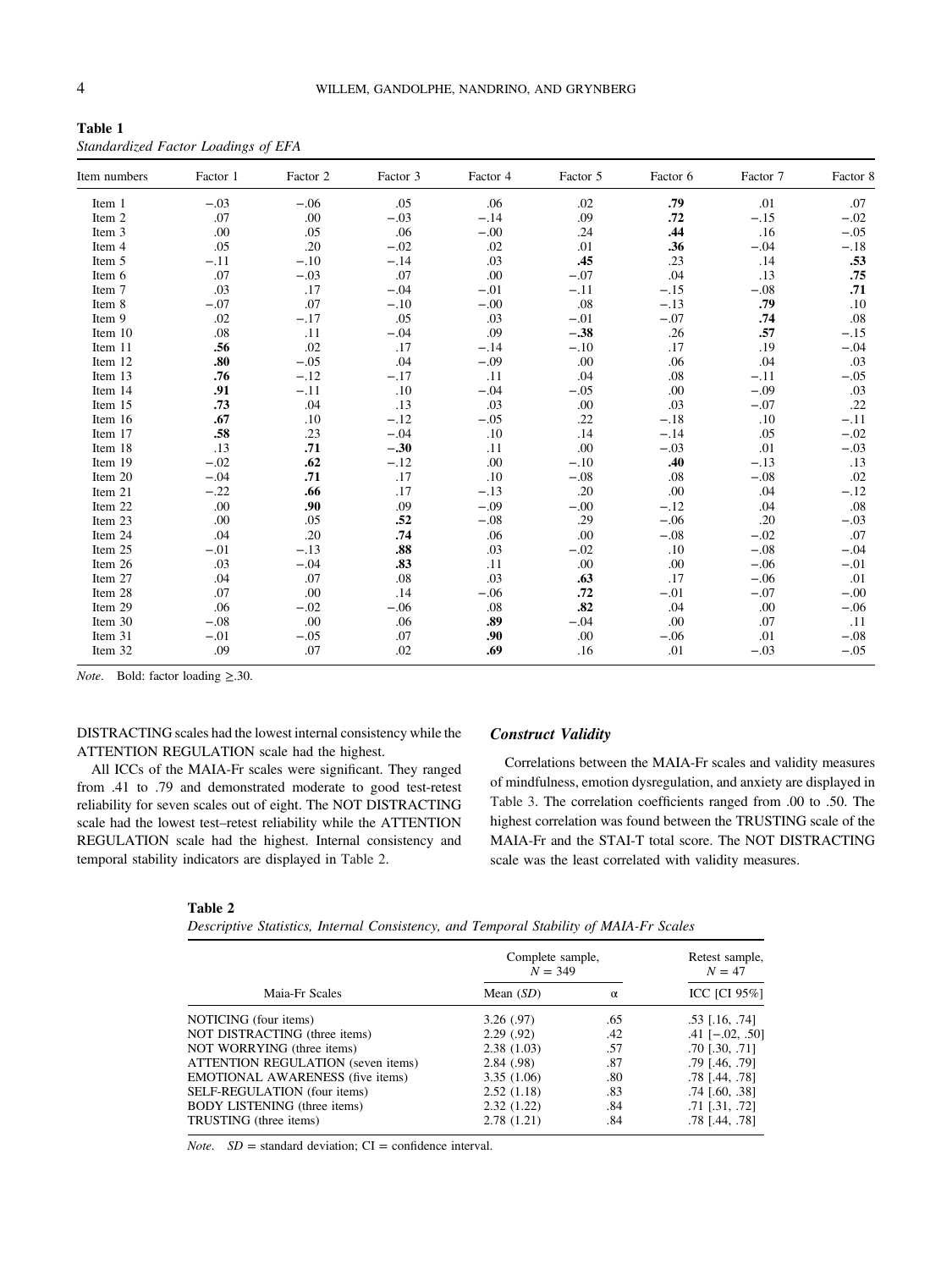<span id="page-5-0"></span>Table 3 Correlations Between MAIA-Fr Scales and Validity Measures

|                       | Validity sample, $N = 305$ |                                  |                               |                                |                                      |                            |                                 |                        |
|-----------------------|----------------------------|----------------------------------|-------------------------------|--------------------------------|--------------------------------------|----------------------------|---------------------------------|------------------------|
| Validity measures     | <b>NOTICING</b>            | <b>NOT</b><br><b>DISTRACTING</b> | <b>NOT</b><br><b>WORRYING</b> | ATTENTION<br><b>REGULATION</b> | <b>EMOTIONAL</b><br><b>AWARENESS</b> | SELF-<br><b>REGULATION</b> | <b>BODY</b><br><b>LISTENING</b> | NOT<br><b>TRUSTING</b> |
| <b>FFMO</b>           |                            |                                  |                               |                                |                                      |                            |                                 |                        |
| <b>OBSERVING</b>      | $.47***$                   | $-.08$                           | $-.03$                        | $.48***$                       | $.43***$                             | $.40**$                    | $.48**$                         | $.29***$               |
| <b>DESCRIBING</b>     | $.33***$                   | .09                              | .06                           | $.35***$                       | $.19***$                             | $.37***$                   | $.36***$                        | $.22***$               |
| <b>ACTING</b>         | .05                        | $.11*$                           | $.21***$                      | $.13*$                         | $-.00$                               | $.29***$                   | $.14*$                          | $.17*$                 |
| NOT JUDGING           | $-.06$                     | $.17***$                         | $.16***$                      | .02                            | $-.14*$                              | $-.14*$                    | .04                             | $.21***$               |
| <b>NOT REACTING</b>   | $.24***$                   | $-.10$                           | $.23***$                      | .48                            | $.14*$                               | $.41***$                   | $.36***$                        | $.31***$               |
| <b>DERS</b>           |                            |                                  |                               |                                |                                      |                            |                                 |                        |
| <b>NON</b>            | $-.03$                     | $-.12*$                          | $-.26***$                     | $-.11*$                        | .00                                  | $-.18***$                  | $-.08$                          | $-.24*$                |
| <b>ACCEPTANCE</b>     |                            |                                  |                               |                                |                                      |                            |                                 |                        |
| <b>GOAL-DIRECTED</b>  | $-.03$                     | $.10\,$                          | $-.25***$                     | $-.26***$                      | .07                                  | $-.21***$                  | $-.14***$                       | $-.15***$              |
| <b>IMPULSES</b>       | $-.01$                     | $-.06$                           | $-.24***$                     | $-.19***$                      | $.11*$                               | $-.24***$                  | $-.19***$                       | $-.25***$              |
| <b>LACK OF EA</b>     | $-.36***$                  | $-.06$                           | $.15***$                      | $-.39**$                       | $-.35***$                            | $-.38***$                  | $-.47**$                        | $-.25***$              |
| <b>LIMITED ACCESS</b> | $-.10$                     | $-.07$                           | $-.30**$                      | $-.25***$                      | .021                                 | $-.37***$                  | $-.22**$                        | $-.32**$               |
| <b>CLARITY</b>        | $-.25***$                  | $-.11*$                          | $-.05$                        | $-.29***$                      | $-.14*$                              | $-.39***$                  | $-.30**$                        | $-.29***$              |
| STAI-T                | $-.13*$                    | $-.06$                           | $-.21***$                     | $-.28**$                       | $-.10$                               | $-.40**$                   | $-.28***$                       | $-.50**$               |

\*  $p < .05.$  \*\*  $p < .001.$ 

#### **Discussion**

The aim of the study was to examine the psychometric properties of a French version of the MAIA (MAIA-Fr). As expected, the results of the EFA and CFA supported an eight-factor structure of the MAIA-Fr, similar to the factor structure of the original version of the questionnaire (Mehling et al., 2012).

Most MAIA-Fr scales were found to be independent and to have acceptable-to-good internal consistency and temporal stability. Unsurprisingly, the NOT DISTRACTING and NOT WORRYING scales had poor internal consistency. The lack of internal consistency of these two scales has constantly been raised in previous validations, beginning with the original MAIA, due to their few and reversed items (Bornemann et al., 2015; Calì et al., 2015; Lin et al., 2017; Mehling et al., 2012; Shoji et al., 2018; Valenzuela-Moguillansky & Reyes-Reyes, 2015).

Then, although all ICCs were significant, our results suggest that the responses to the NOTICING and NOT DISTRACTING scales of the MAIA-Fr were less stable over time. This result may be explained by the scales' items, which may be more difficult to picture and understand, especially for participants with no specific background in body awareness practice (e.g., item 3: I notice where in my body I am comfortable).

Finally, in line with previous validation studies (Bornemann et al., 2015; Machorrinho et al., 2019; Mehling et al., 2012; Shoji et al., 2018), our results support a good construct validity of the MAIA-Fr. In accordance with our hypothesis, the results showed moderate and positive associations between the MAIA-Fr scales and mindfulness measures, indicating good convergent validity. For instance, positive correlations were found between the scales NOTICING, ATTEN-TION REGULATION, EMOTIONAL AWARENESS, BODY LIS-TENING, and the scales OBSERVING and DESCRIBING of the FFMQ. In addition, negative and/or weak associations were found between the MAIA-Fr scales and more distant construct of emotion dysregulation and anxiety, indicating a good divergent validity. For instance, most MAIA-Fr scales were negatively and weakly correlated with the scales NON-ACCEPTANCE and GOAL-

DIRECTED of the DERS and only a weak correlation was found between the scale NOT WORRYING and the STAI-T total score.

The present study has some limitations. First, most participants were women, all had at least a level of education equivalent to highschool graduation and most were students. Second, it did not assess participants' mind-body practices, which could have been useful to better characterize our participants and the tendencies of their responses. Third, the questionable behavior of the not distracting scale, and to some extent that of the not worrying scale, should be taken into account when using the questionnaire in either research or clinical settings. Mehling et al. recently developed an improved version of the MAIA (MAIA-2) in which three items were added to the not distracting and not worrying scales in order to address their lack of reliability (Mehling et al., 2018). Unfortunately, the present study was launched before the MAIA-2 was published so it could not include an evaluation of these additional items. Therefore, the MAIA-2 should now be translated and validated in French.

#### **Conclusion**

This study shows that the French version of the MAIA (MAIA-Fr) has acceptable-to-good psychometric properties. In accordance with the original MAIA, the EFA suggested an eight-factor structure of the MAIA-Fr, which was supported by the CFA, with reasonably acceptable goodness-of-fit indices. Most MAIA-Fr scales showed good internal consistency and good test–retest reliability. In addition, relationships between the MAIA-Fr scales and other measures suggest that the questionnaire has good construct validity. The MAIA-Fr is therefore an appropriate tool to assess interoceptive awareness in French-speaking populations and can be used in both research and clinical settings.

#### Résumé

La conscience intéroceptive, à savoir les caractéristiques de l'intéroception qui sont accessibles à la conscience, a été régulièrement associée à la santé physique et psychologique. À ce jour, la Multidimensional Assessment of Interoceptive Awareness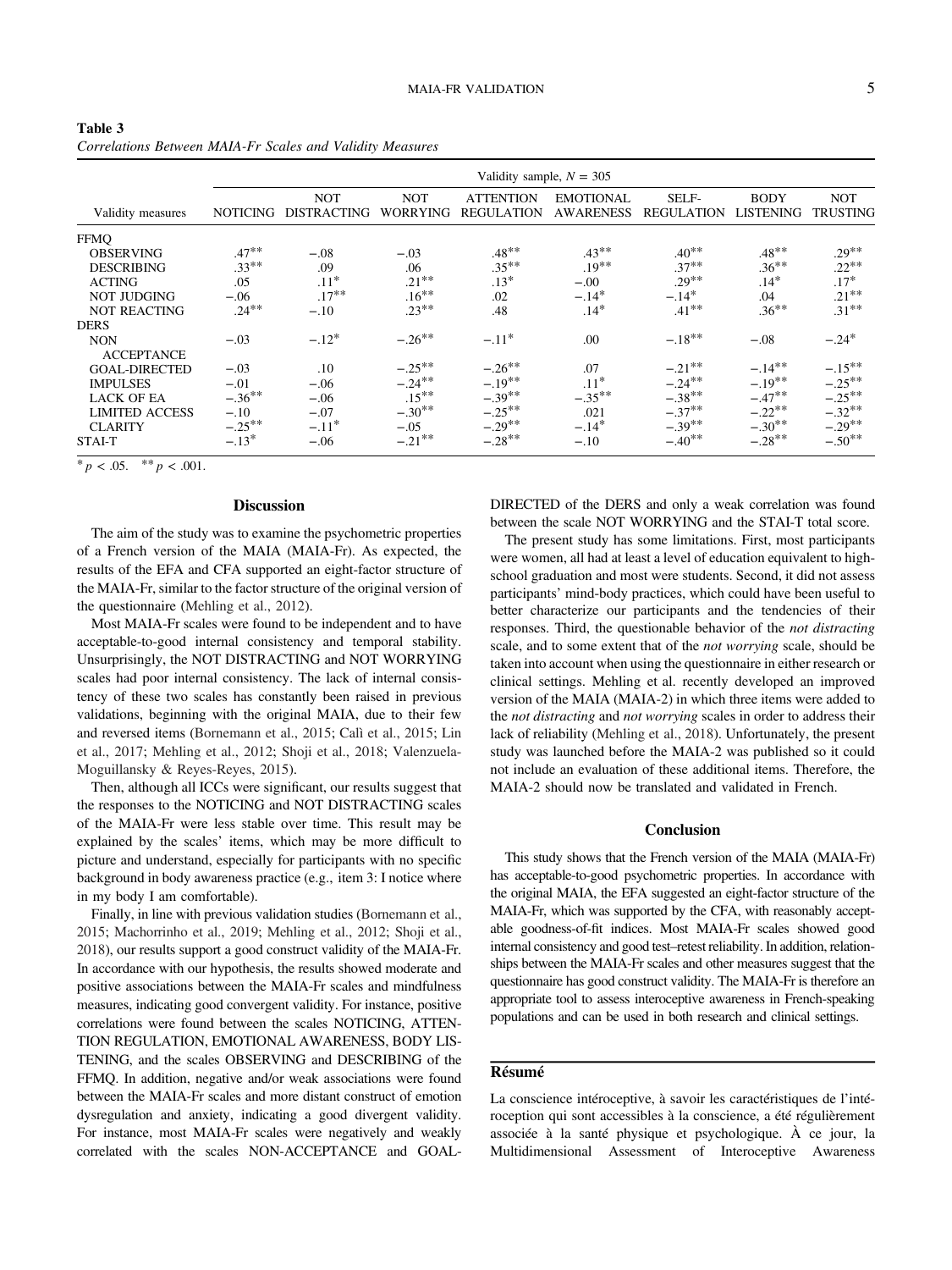<span id="page-6-0"></span>(MAIA) est la mesure autorapportée la plus complète de la conscience intéroceptive. En tant que telle, elle a été traduite en plusieurs langues et validée dans de nombreux pays. Objectif : L'objectif de la présente étude est de valider une version française de la MAIA (MAIA-Fr), afin qu'elle puisse être utilisée dans des contextes cliniques et de recherche auprès de populations francophones. Méthode : Les propriétés psychométriques de la MAIA-Fr ont été analysées au moyen des réponses de 345 adultes francophones. Des analyses factorielles, confirmatoire et exploratoire, ont été effectuées. La consistance interne, la fiabilité temporelle et la validité de construit de la MAIA-Fr ont été examinées. Résultats : Les analyses factorielles appuient la structure à huit facteurs de la MAIA-Fr, à l'instar de la version originale de la MAIA. Les résultats indiquent la bonne validité de construit du questionnaire et révèlent une consistance interne et une fiabilité temporelle allant d'appropriée à bonne pour la plupart de ses échelles. Conformément aux études de validation antérieures, des résultats douteux ont été obtenus pour les échelles Not distracting et Not worrying. Conclusion : L'usage de la MAIA-Fr a été jugé approprié pour évaluer la conscience intéroceptive parmi les populations francophones.

Mots-clés : conscience intéroceptive, intéroception, MAIA, français, étude de validation

#### References

- Ardizzi, M., Ambrosecchia, M., Buratta, L., Ferri, F., Peciccia, M., Donnari, S., Mazzeschi, C., & Gallese, V. (2016). Interoception and positive symptoms in Schizophrenia. Frontiers in Human Neuroscience, 10. Advance online publication. [https://doi.org/10.3389/fnhum.2016](https://doi.org/10.3389/fnhum.2016.00379) [.00379](https://doi.org/10.3389/fnhum.2016.00379)
- Baer, R. A., Smith, G. T., Lykins, E., Button, D., Krietemeyer, J., Sauer, S., Walsh, E., Duggan, D., & Williams, J. M. G. (2008). Construct validity of the five facet mindfulness questionnaire in meditating and nonmeditating samples. Assessment, 15(3), 329–342. [https://doi.org/10.1177/](https://doi.org/10.1177/1073191107313003) [1073191107313003](https://doi.org/10.1177/1073191107313003)
- Baranauskas, M., Grabauskaitė, A., & Griskova-Bulanova, I. (2016). Psychometric characteristics of Lithuanian version of multidimensional assessment of interoceptive awareness (MAIA LT). Neurologijos Seminarai, 20(4), 202–206.
- Bornemann, B., Herbert, B. M., Mehling, W. E., & Singer, T. (2015). Differential changes in self-reported aspects of interoceptive awareness through 3 months of contemplative training. Frontiers in Psychology, 5. Advance online publication. [https://doi.org/10.3389/fpsyg.2014](https://doi.org/10.3389/fpsyg.2014.01504) [.01504](https://doi.org/10.3389/fpsyg.2014.01504)
- Brown, T. A. (2015). Confirmatory factor analysis for applied research. Guilford Publications.
- Bruchon-Schweitzer, M., & Paulhan, I. (1993). Adaptation francophone de l'inventaire d'anxiété Trait-Etat (Forme Y) de Spielberger. Editions Du Centre Psychologie Appliquée.
- Brytek-Matera, A., & Kozieł, A. (2015). The body self-awareness among women practicing fitness: A preliminary study. Polish Psychological Bulletin, 46(1), 104–111. <https://doi.org/10.1515/ppb-2015-0014>
- Calì, G., Ambrosini, E., Picconi, L., Mehling, W., & Committeri, G. (2015). Investigating the relationship between interoceptive accuracy, interoceptive awareness, and emotional susceptibility. Frontiers in Psychology, 6, Article 1202.
- Côté, G., Gosselin, P., & Dagenais, I. (2013). Évaluation multidimensionnelle de la régulation des émotions: Propriétés psychométriques d'une version francophone du Difficulties in Emotion Regulation Scale. Journal de Thérapie Comportementale et Cognitive, 23(2), 63–72. [https://doi.org/](https://doi.org/10.1016/j.jtcc.2013.01.005) [10.1016/j.jtcc.2013.01.005](https://doi.org/10.1016/j.jtcc.2013.01.005)
- Critchley, H. D., & Garfinkel, S. N. (2017). Interoception and emotion. Current Opinion in Psychology, 17, 7–14. [https://doi.org/10.1016/j](https://doi.org/10.1016/j.copsyc.2017.04.020) [.copsyc.2017.04.020](https://doi.org/10.1016/j.copsyc.2017.04.020)
- Cronbach, L. J. (1951). Coefficient alpha and the internal structure of tests. Psychometrika, 16(3), 297–334. <https://doi.org/10.1007/BF02310555>
- Di Lernia, D., Serino, S., & Riva, G. (2016). Pain in the body. Altered interoception in chronic pain conditions: A systematic review. Neuroscience and Biobehavioral Reviews, 71, 328–341. [https://doi.org/10.1016/j](https://doi.org/10.1016/j.neubiorev.2016.09.015) [.neubiorev.2016.09.015](https://doi.org/10.1016/j.neubiorev.2016.09.015)
- Domschke, K., Stevens, S., Pfleiderer, B., & Gerlach, A. L. (2010). Interoceptive sensitivity in anxiety and anxiety disorders: An overview and integration of neurobiological findings. Clinical Psychology Review, 30(1), 1–11.
- Eggart, M., Lange, A., Binser, M. J., Queri, S., & Müller-Oerlinghausen, B. (2019). Major depressive disorder is associated with impaired interoceptive accuracy: A systematic review. Brain Sciences, 9(6), 131. [https://](https://doi.org/10.3390/brainsci9060131) [doi.org/10.3390/brainsci9060131](https://doi.org/10.3390/brainsci9060131)
- Garfinkel, S. N., Seth, A. K., Barrett, A. B., Suzuki, K., & Critchley, H. D. (2015). Knowing your own heart: Distinguishing interoceptive accuracy from interoceptive awareness. Biological Psychology, 104, 65–74. [https://](https://doi.org/10.1016/j.biopsycho.2014.11.004) [doi.org/10.1016/j.biopsycho.2014.11.004](https://doi.org/10.1016/j.biopsycho.2014.11.004)
- Gim, W.-S., Sim, K.-L., & Cho, O.-K. (2016). Korean Multidimensional Assessment of Interoceptive Awareness (K-MAIA): Development and validation. Korean Journal of Stress Research, 24(3), 177–192. [https://](https://doi.org/10.17547/kjsr.2016.24.3.177) [doi.org/10.17547/kjsr.2016.24.3.177](https://doi.org/10.17547/kjsr.2016.24.3.177)
- Gratz, K. L., & Roemer, L. (2004). Multidimensional assessment of emotion regulation and dysregulation: Development, factor structure, and initial validation of the difficulties in emotion regulation scale. Journal of Psychopathology and Behavioral Assessment, 26(1), 41–54. [https://](https://doi.org/10.1023/B:JOBA.0000007455.08539.94) [doi.org/10.1023/B:JOBA.0000007455.08539.94](https://doi.org/10.1023/B:JOBA.0000007455.08539.94)
- Heeren, A., Douilliez, C., Peschard, V., Debrauwere, L., & Philippot, P. (2011). Cross-cultural validity of the Five Facets Mindfulness Questionnaire: Adaptation and validation in a French-speaking sample. European Review of Applied Psychology/Revue Européenne de Psychologie Appliquée, 61(3), 147–151. <https://doi.org/10.1016/j.erap.2011.02.001>
- Hu, L.-T., & Bentler, P. M. (1995). Evaluating model fit. In R. H. Hoyle (Ed.), Structural equation modeling: Concepts, issues, and applications (p. 76–99). Sage Publications.
- Kaiser, H. F. (1960). The application of electronic computers to factor analysis. Educational and Psychological Measurement, 20, 141–151. <https://doi.org/10.1177/001316446002000116>
- Khalsa, S. S., Adolphs, R., Cameron, O. G., Critchley, H. D., Davenport, P. W., Feinstein, J. S., Garfinkel, S. N., Lane, R. D., Mehling, W. E., Meuret, A. E., Nemeroff, C. B., Oppenheimer, S., Petzschner, F. H., Pollatos, O., Rhudy, J. L., Schramm, L. P., Simmons, W. K., Stein, M. B., Stephan, K. E., ... Paulus, M. (2018). Interoception and mental health: A roadmap. Biological Psychiatry: Cognitive Neuroscience and Neuroimaging, 3(6), 501–513. [https://doi.org/10.1016/j.bpsc.2017](https://doi.org/10.1016/j.bpsc.2017.12.004) [.12.004](https://doi.org/10.1016/j.bpsc.2017.12.004)
- Khalsa, S. S., Craske, M. G., Li, W., Vangala, S., Strober, M., & Feusner, J. D. (2015). Altered interoceptive awareness in anorexia nervosa: Effects of meal anticipation, consumption and bodily arousal. International Journal of Eating Disorders, 48(7), 889–897. [https://doi.org/10](https://doi.org/10.1002/eat.22387) [.1002/eat.22387](https://doi.org/10.1002/eat.22387)
- Koo, T. K., & Li, M. Y. (2016). A guideline of selecting and reporting intraclass correlation coefficients for reliability research. Journal of Chiropractic Medicine, 15(2), 155–163. [https://doi.org/10.1016/j.jcm.2016](https://doi.org/10.1016/j.jcm.2016.02.012) [.02.012](https://doi.org/10.1016/j.jcm.2016.02.012)
- Lin, F.-L., Hsu, C.-C., Mehling, W., & Yeh, M.-L. (2017). Translation and psychometric testing of the Chinese version of the multidimensional assessment of interoceptive awareness. The Journal of Nursing Research, 25(1), 76–84.
- Machorrinho, J., Veiga, G., Fernandes, J., Mehling, W., & Marmeleira, J. (2019). Multidimensional assessment of interoceptive awareness: